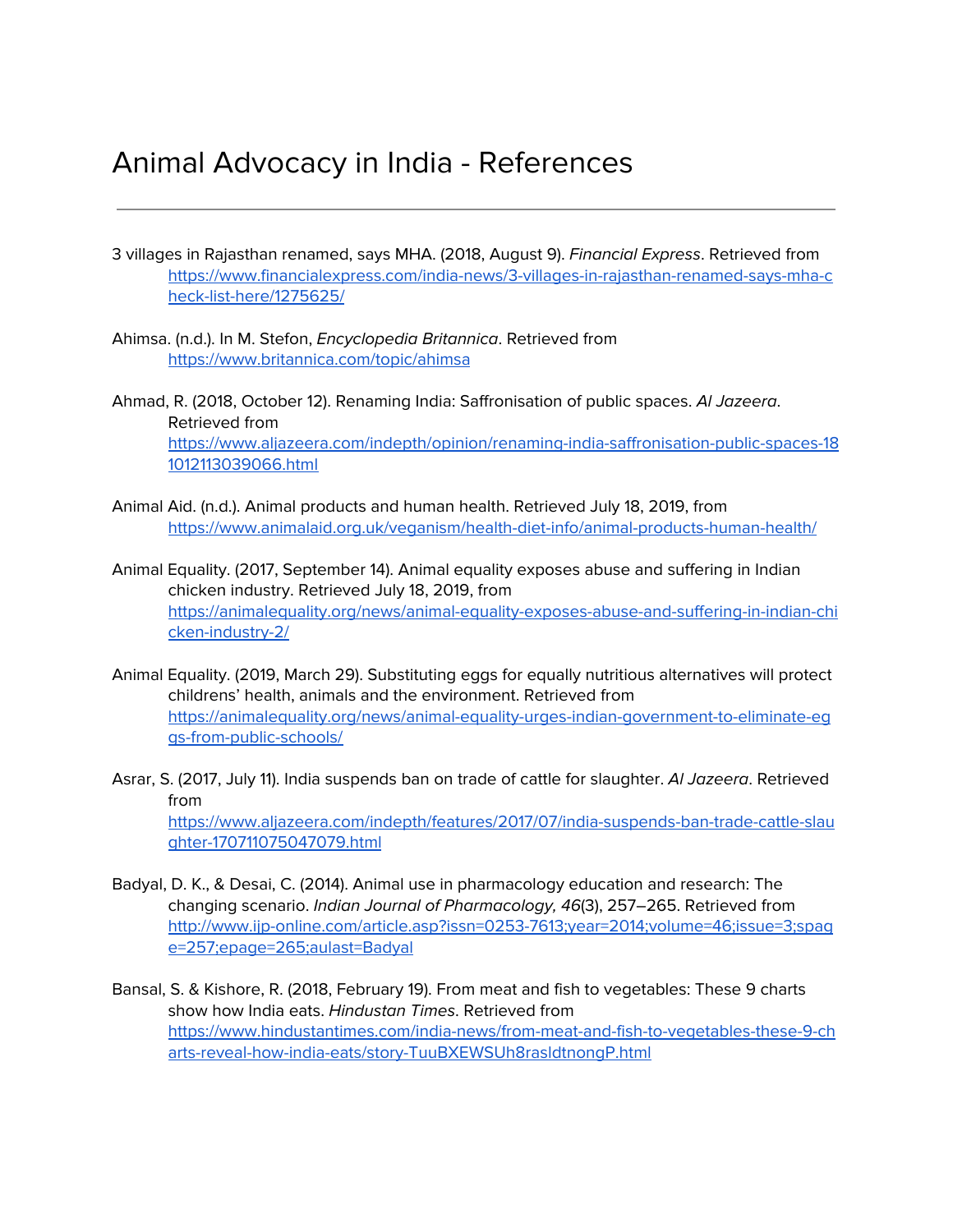- Bhatnagar, G. V. (2018, July 9). Despite nutrition benefits, most BJP states keep eggs out of mid-day meals. The Wire. Retrieved from <https://thewire.in/health/bjp-states-health-children-eggs-mid-day-meal-nutrition>
- Bryant, C., Szejda, K., Parekh, N., Desphande, V., Tse, B. (2019). A survey of consumer perceptions of plant-based and clean meat in the USA, India, and China. Frontiers in Sustainable Food Systems, 3(11). Retrieved from <https://www.frontiersin.org/articles/10.3389/fsufs.2019.00011/full>
- Central Intelligence Agency. (2019, July 16). The World Factbook: India. Retrieved July 18, 2019, from <https://www.cia.gov/library/publications/the-world-factbook/geos/in.html>
- Centre aims to double per capita fish availability to 15 kg in North East region. (2012, September 11). The Times of India. Retrieved from [https://timesofindia.indiatimes.com/city/guwahati/Centre-aims-to-double-per-capita-fish-av](https://timesofindia.indiatimes.com/city/guwahati/Centre-aims-to-double-per-capita-fish-availability-to-15-kg-in-North-East-region/articleshow/16350576.cms) [ailability-to-15-kg-in-North-East-region/articleshow/16350576.cms](https://timesofindia.indiatimes.com/city/guwahati/Centre-aims-to-double-per-capita-fish-availability-to-15-kg-in-North-East-region/articleshow/16350576.cms)
- Chapple, C. K. (2001). The living cosmos of Jainism: A traditional science grounded in environmental ethics. Daedalus, 130(4), 207-224. Retrieved from [https://digitalcommons.lmu.edu/cgi/viewcontent.cgi?referer=https://scholar.google.com/&](https://digitalcommons.lmu.edu/cgi/viewcontent.cgi?referer=https://scholar.google.com/&httpsredir=1&article=1001&context=theo_fac) [httpsredir=1&article=1001&context=theo\\_fac](https://digitalcommons.lmu.edu/cgi/viewcontent.cgi?referer=https://scholar.google.com/&httpsredir=1&article=1001&context=theo_fac)

Chauhan, C. (2017, July 19). Centre bans sale of cows for slaughter at animal markets, restricts cattle trade. Hindustan Times. Retrieved from [https://www.hindustantimes.com/india-news/centre-bans-cow-slaughter-across-india-cow](https://www.hindustantimes.com/india-news/centre-bans-cow-slaughter-across-india-cows-can-be-sold-only-to-farmers/story-8sFXJxiNmZ8eD6NXDgbvnL.html) [s-can-be-sold-only-to-farmers/story-8sFXJxiNmZ8eD6NXDgbvnL.html](https://www.hindustantimes.com/india-news/centre-bans-cow-slaughter-across-india-cows-can-be-sold-only-to-farmers/story-8sFXJxiNmZ8eD6NXDgbvnL.html)

- Chauhan, N. (2017, December 20). Drastic reduction in foreign funding to NGOs: Govt to RS. The Times of India. Retrieved from [https://timesofindia.indiatimes.com/india/drastic-reduction-in-foreign-funding-to-ngos-govt](https://timesofindia.indiatimes.com/india/drastic-reduction-in-foreign-funding-to-ngos-govt-to-rs/articleshow/62181970.cms) [-to-rs/articleshow/62181970.cms](https://timesofindia.indiatimes.com/india/drastic-reduction-in-foreign-funding-to-ngos-govt-to-rs/articleshow/62181970.cms)
- CLAL. (2018). Per capita consumption across selected countries in Milk Equivalent (ME) Year 2018. Retrieved from [https://www.clal.it/en/?section=tabs\\_consumi\\_procapite](https://www.clal.it/en/?section=tabs_consumi_procapite)
- Dale, B., & Jeavans, C. (2019, May 24). India general election 2019: What happened. BBC News. Retrieved from <https://www.bbc.com/news/world-asia-india-48366944>
- Department of Animal Husbandry, Dairying & Fisheries. (2018, January). National action plan for dairy development: vision-2020. Retrieved July 18, 2019, from [https://www.theguardian.com/world/2018/aug/29/indian-farmers-despair-marauding-cows](https://www.theguardian.com/world/2018/aug/29/indian-farmers-despair-marauding-cows-uttar-pradesh) [-uttar-pradesh](https://www.theguardian.com/world/2018/aug/29/indian-farmers-despair-marauding-cows-uttar-pradesh)
- Dewey, C. (2017, October 3). "Obesity is not an issue": Why the Indian government is courting foreign junk-food makers. The Washington Post. Retrieved from [https://www.washingtonpost.com/news/wonk/wp/2017/10/03/obesity-is-not-an-issue-why-t](https://www.washingtonpost.com/news/wonk/wp/2017/10/03/obesity-is-not-an-issue-why-the-indian-government-is-courting-foreign-junk-food-makers/?noredirect=on&utm_term=.d621ef9bb6fb) [he-indian-government-is-courting-foreign-junk-food-makers/](https://www.washingtonpost.com/news/wonk/wp/2017/10/03/obesity-is-not-an-issue-why-the-indian-government-is-courting-foreign-junk-food-makers/?noredirect=on&utm_term=.d621ef9bb6fb)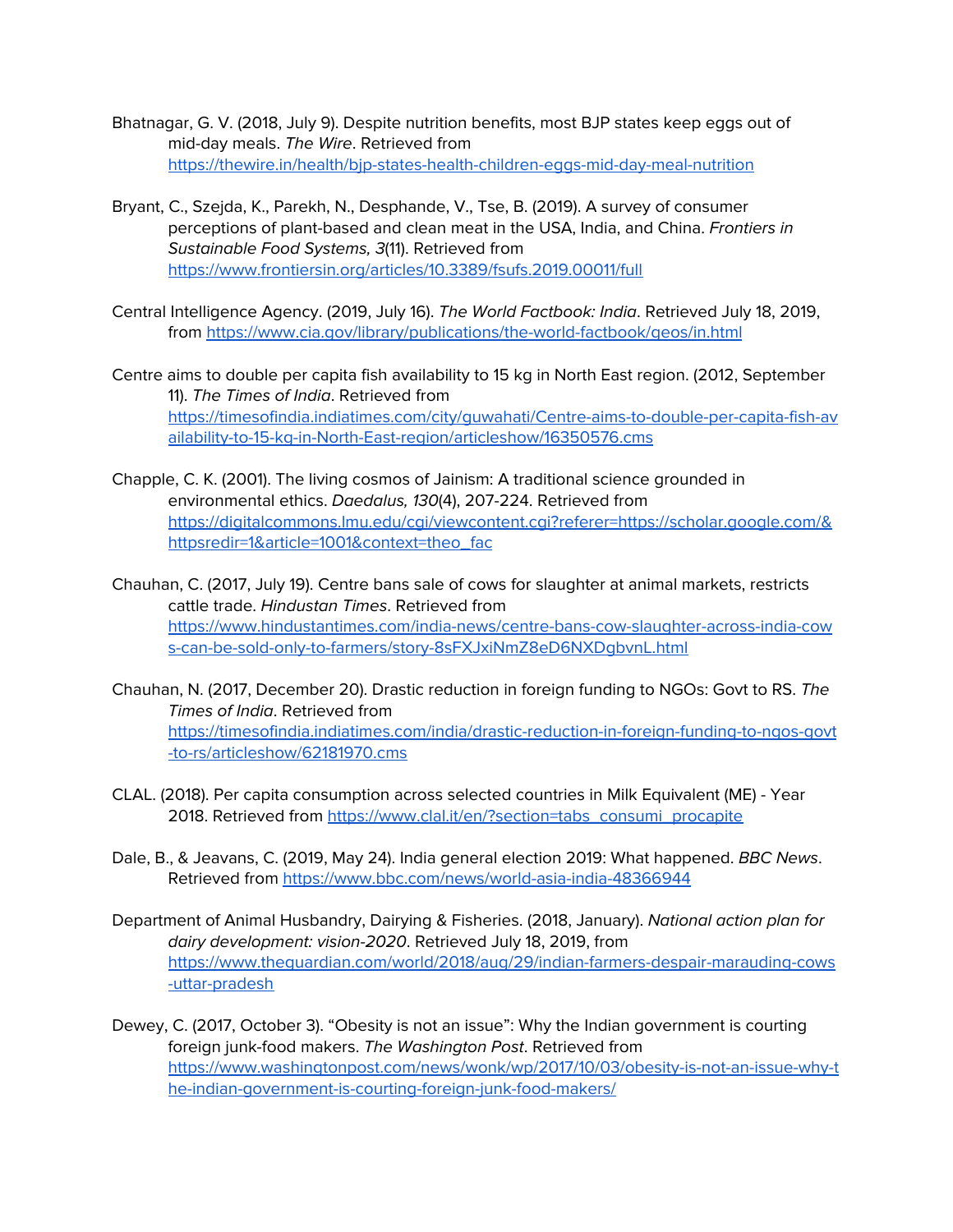- Dhar, A. (2013, June 29). India bans testing of cosmetics on animals. The Hindu. Retrieved from [https://www.thehindu.com/news/national/india-bans-testing-of-cosmetics-on-animals/articl](https://www.thehindu.com/news/national/india-bans-testing-of-cosmetics-on-animals/article4860969.ece) [e4860969.ece](https://www.thehindu.com/news/national/india-bans-testing-of-cosmetics-on-animals/article4860969.ece)
- Dhillon, A. (2018, August 28). 'I ward them off with a cricket bat': Indian farmers despair over marauding cows. The Guardian. Retrieved from [https://www.theguardian.com/world/2018/aug/29/indian-farmers-despair-marauding-cows](https://www.theguardian.com/world/2018/aug/29/indian-farmers-despair-marauding-cows-uttar-pradesh) [-uttar-pradesh](https://www.theguardian.com/world/2018/aug/29/indian-farmers-despair-marauding-cows-uttar-pradesh)
- Directive principles of our state policy: part IV (Articles 36-51). (n.d.). Retrieved July 18, 2019, from <https://www.clearias.com/directive-principles-of-our-state-policy/>
- Dupuy, K., Ron, J., & Prakash, A. (2016). Hands off my regime! Governments' restrictions on foreign aid to non-governmental organizations in poor and middle-income countries. World Development, 84, 299–311. Retrieved from <https://www.sciencedirect.com/science/article/abs/pii/S0305750X1530187X>
- Ellis, P. & Roberts, M. (2016). Leveraging urbanization in South Asia: Managing spatial transformation for prosperity and livability. Washington, DC: The World Bank. Retrieved from [https://openknowledge.worldbank.org/bitstream/handle/10986/22549/9781464806629.p](https://openknowledge.worldbank.org/bitstream/handle/10986/22549/9781464806629.pdf) [df](https://openknowledge.worldbank.org/bitstream/handle/10986/22549/9781464806629.pdf)
- Environmental Performance Agency. (n.d.). AP-42: Compilation of air emissions factors. Retrieved from <https://www3.epa.gov/ttnchie1/ap42/ch14/final/c14s04.pdf>
- Environmental Performance Index. (2018). 2018 EPI report: Results. Retrieved July 19, 2019, from <https://epi.envirocenter.yale.edu/2018/report/category/hlt>
- Environmental Performance Index. (2018). Country profile: India. Retrieved from <https://epi.envirocenter.yale.edu/sites/default/files/2018-ind.pdf>
- Faunalytics. (2018, September 12). Attitudes toward animals in the BRIC nations. Retrieved July 19, 2019, from <https://faunalytics.org/bric-nations-an-infographic/>
- Federation of Indian Animal Protection Organisations. (n.d.). Stop slaughter cruelty. Retrieved July 19, 2019, from <http://www.fiapo.org/fiaporg/stop-illegal-slaughter/>
- Federation of Indian Animal Protection Organisations. (2016, July 15). State-wide dairy investigation reveals unparalleled cruelty to cattle. Retrieved July 19, 2019, from [http://www.fiapo.org/fiaporg/state-wide-dairy-investigation-reveals-unparalleled-cruelty-to](http://www.fiapo.org/fiaporg/state-wide-dairy-investigation-reveals-unparalleled-cruelty-to-cattle/)[cattle/](http://www.fiapo.org/fiaporg/state-wide-dairy-investigation-reveals-unparalleled-cruelty-to-cattle/)
- Federation of Indian Animal Protection Organisations. (2018). End exploitative dairies. Retrieved July 19, 2019, from <http://www.fiapo.org/fiaporg/end-exploitative-dairies/>
- FishCount. (2015). Estimated number of individuals in annual global aquaculture production (FAO) of fish species (2015). Retrieved July 19, 2019, from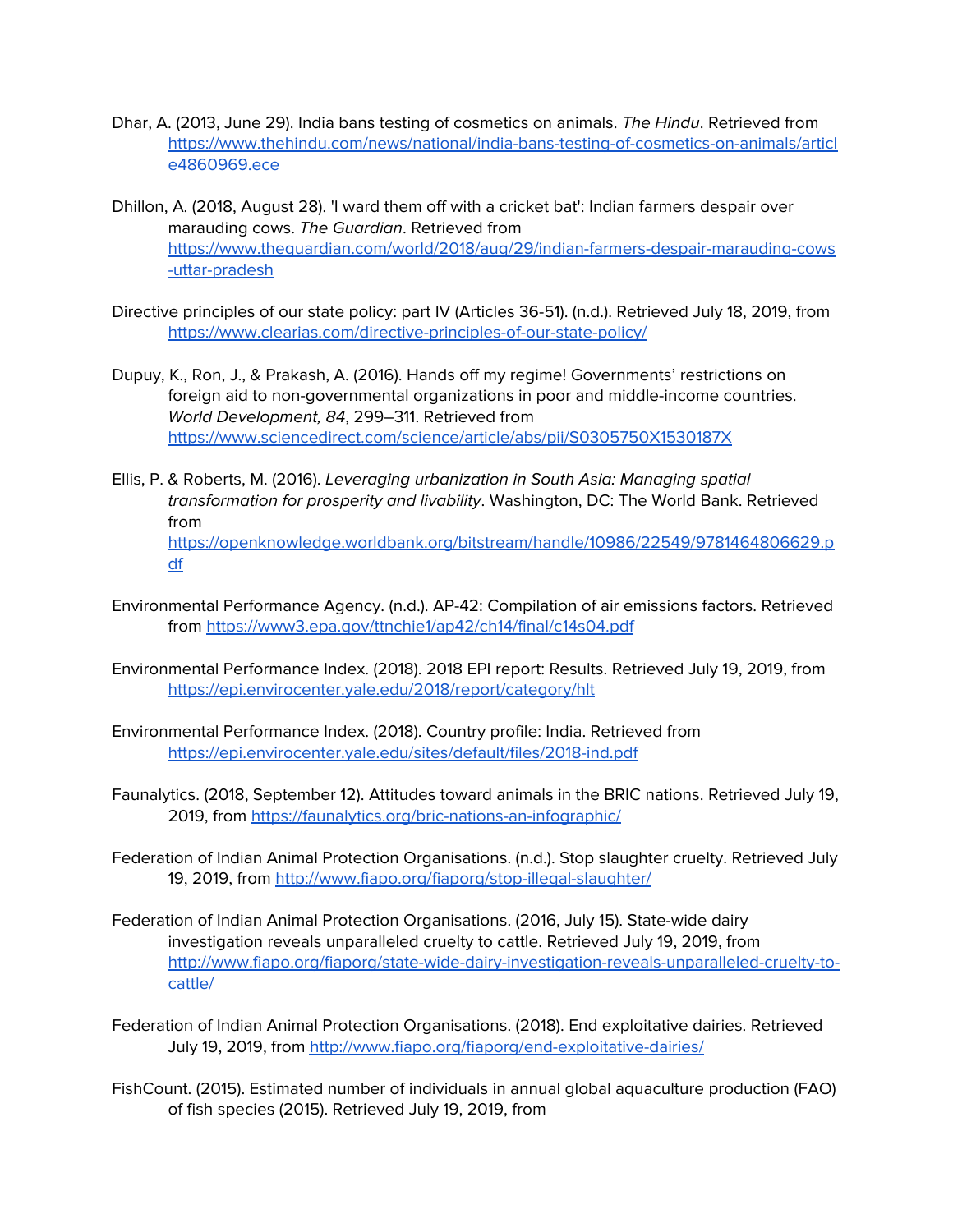[http://fishcount.org.uk/studydatascreens2/2015/numbers-of-farmed-fish-A0-2015.php?sort](http://fishcount.org.uk/studydatascreens2/2015/numbers-of-farmed-fish-A0-2015.php?sort2/full) [2/full](http://fishcount.org.uk/studydatascreens2/2015/numbers-of-farmed-fish-A0-2015.php?sort2/full)

- Food and Agriculture Organization of the United Nations. (2016). The state of world fisheries and aquaculture 2016: Contributing to food security and nutrition for all. Rome: FAO. Retrieved from <http://www.fao.org/3/a-i5555e.pdf>
- Food Ingredients India. (2019). Key Factors Driving Growth in the Indian Food Processing Sector. Retrieved July 9, 2019, from [https://www.figlobal.com/india/visit/news-and-updates/key-factors-driving-growth-indian-f](https://www.figlobal.com/india/visit/news-and-updates/key-factors-driving-growth-indian-food-processing-sector) [ood-processing-sector](https://www.figlobal.com/india/visit/news-and-updates/key-factors-driving-growth-indian-food-processing-sector)
- Freedom House. (2018). Freedom in the world 2018: India. Retrieved July 15, 2019, from <https://freedomhouse.org/report/freedom-world/2018/india>
- Fuller, E. (2015, September 10). India: Asia's next economic dynamo? Forbes. Retrieved from [https://www.forbes.com/sites/edfuller/2015/09/10/india-asias-next-economic-dynamo/#318](https://www.forbes.com/sites/edfuller/2015/09/10/india-asias-next-economic-dynamo/#3183cc6c221f) [3cc6c221f](https://www.forbes.com/sites/edfuller/2015/09/10/india-asias-next-economic-dynamo/#3183cc6c221f)
- Gan Integrity. (2017). India corruption report. Retrieved July 19, 2019, from <https://www.ganintegrity.com/portal/country-profiles/india/>
- Ghosh, S. (2007, November 21). Blood on the streets. The Telegraph. Retrieved from <https://www.telegraphindia.com/leisure/blood-on-the-streets/cid/1015132>
- Gowen A. & Sharma, M. (2018, October 31). Rising hate in India. The Washington Post. Retrieved from [https://www.washingtonpost.com/graphics/2018/world/reports-of-hate-crime-cases-have-s](https://www.washingtonpost.com/graphics/2018/world/reports-of-hate-crime-cases-have-spiked-in-india/?utm_term=.350f31d46df7) [piked-in-india/?utm\\_term=.350f31d46df7](https://www.washingtonpost.com/graphics/2018/world/reports-of-hate-crime-cases-have-spiked-in-india/?utm_term=.350f31d46df7)
- Helgi Library. (n.d.). Fish consumption per capita in India. Retrieved July 19. 2019, from <https://www.helgilibrary.com/indicators/fish-consumption-per-capita/india/>
- Humane Society International. (2018, March 28). First collaboration to promote Clean Meat in India takes off. Retrieved July 19, 2019, from <https://www.hsi.org/news-media/laboratory-grown-meat-india-032818/>
- Humane Society International. (n.d.). The impact of animal agriculture on the environment and climate change in India: A Focus on Methane. Retrieved from [https://www.hsi.org/wp-content/uploads/assets/pdfs/hsi-fa-white-papers/india\\_climate\\_ch](https://www.hsi.org/wp-content/uploads/assets/pdfs/hsi-fa-white-papers/india_climate_change_and_environment_fact_sheet.pdf) [ange\\_and\\_environment\\_fact\\_sheet.pdf](https://www.hsi.org/wp-content/uploads/assets/pdfs/hsi-fa-white-papers/india_climate_change_and_environment_fact_sheet.pdf)
- India fastest growing egg producer in world. (2017, November 20). The Times of India, Retrieved from

[https://timesofindia.indiatimes.com/business/india-business/india-fastest-growing-egg-pro](https://timesofindia.indiatimes.com/business/india-business/india-fastest-growing-egg-producer-in-world/articleshow/61730376.cms) [ducer-in-world/articleshow/61730376.cms](https://timesofindia.indiatimes.com/business/india-business/india-fastest-growing-egg-producer-in-world/articleshow/61730376.cms)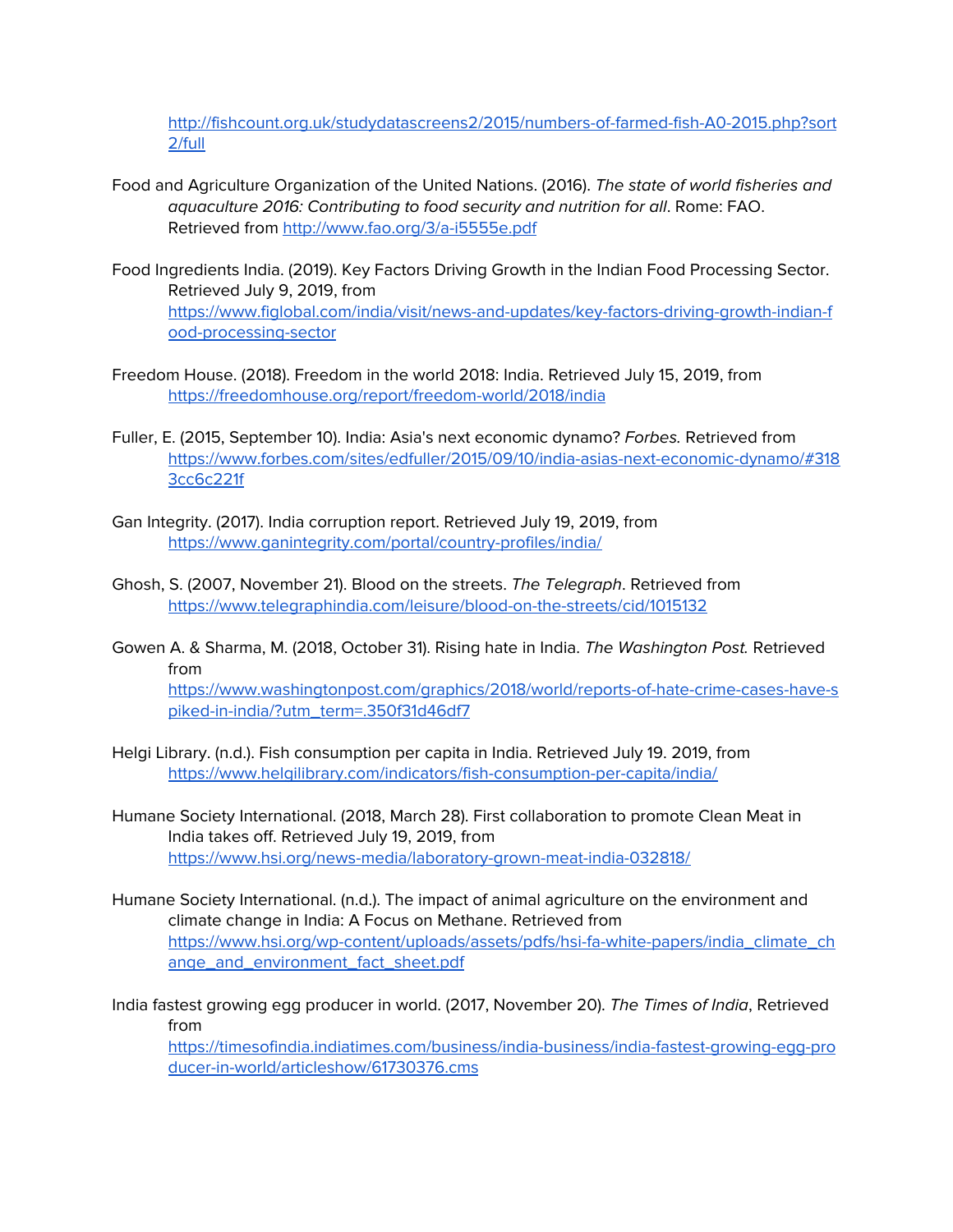- India's supreme court suspends ban on sale of cows for slaughter. (2017, July 11). The New York Times. Retrieved from [https://www.nytimes.com/2017/07/11/world/asia/india-cows-slaughter-beef-leather-hindu-s](https://www.nytimes.com/2017/07/11/world/asia/india-cows-slaughter-beef-leather-hindu-supreme-court-ban.html) [upreme-court-ban.html](https://www.nytimes.com/2017/07/11/world/asia/india-cows-slaughter-beef-leather-hindu-supreme-court-ban.html)
- Indian Council of Agriculture Research. (2015, July). Vision 2050. Retrieved July 9, 2019, from <https://nrcmeat.icar.gov.in/docs/Vision-2050.pdf>
- Iyer, M. (2018, May 7). Eggs are good for you. Yes, even the yolk, says this study. Hindustan Times. Retrieved from [https://www.hindustantimes.com/fitness/eggs-are-good-for-you-yes-even-the-yolk-says-thi](https://www.hindustantimes.com/fitness/eggs-are-good-for-you-yes-even-the-yolk-says-this-study/story-Bks1qZZQ88ielLfUZ8hk1M.html) [s-study/story-Bks1qZZQ88ielLfUZ8hk1M.html](https://www.hindustantimes.com/fitness/eggs-are-good-for-you-yes-even-the-yolk-says-this-study/story-Bks1qZZQ88ielLfUZ8hk1M.html)
- Jain, N. (2018, August 31). India's leather industry takes a hit as incidents of cow-vigilantism soar: Exports declined by over 3% last year. Firstpost. Retrieved from [https://www.firstpost.com/india/indias-leather-industry-takes-a-hit-as-incidents-of-cow-vigil](https://www.firstpost.com/india/indias-leather-industry-takes-a-hit-as-incidents-of-cow-vigilantism-soar-exports-declined-by-over-3-last-year-5087021.html) [antism-soar-exports-declined-by-over-3-last-year-5087021.html](https://www.firstpost.com/india/indias-leather-industry-takes-a-hit-as-incidents-of-cow-vigilantism-soar-exports-declined-by-over-3-last-year-5087021.html)
- Kokemuller, N. (n.d.). What is a vertically integrated business model? Chron. Retrieved from <https://smallbusiness.chron.com/vertically-integrated-business-model-68292.html>
- Krishnakumar, P. K. (2019, February 2). Budget 2019: Proposal of separate fisheries department to lift exports. The Economic Times. Retrieved from [https://economictimes.indiatimes.com/news/economy/agriculture/budget-2019-proposal-o](https://economictimes.indiatimes.com/news/economy/agriculture/budget-2019-proposal-of-separate-fisheries-department-to-lift-exports/articleshow/67802181.cms) [f-separate-fisheries-department-to-lift-exports/articleshow/67802181.cms](https://economictimes.indiatimes.com/news/economy/agriculture/budget-2019-proposal-of-separate-fisheries-department-to-lift-exports/articleshow/67802181.cms)
- Kulkarni, P. (2019, February 18). You could get to eat 'clean' meat in India by next year. The Economic Times. Retrieved from [https://economictimes.indiatimes.com/news/politics-and-nation/you-could-get-to-eat-gree](https://economictimes.indiatimes.com/news/politics-and-nation/you-could-get-to-eat-green-meat-in-india-by-next-year/articleshow/68043360.cms) [n-meat-in-india-by-next-year/articleshow/68043360.cms](https://economictimes.indiatimes.com/news/politics-and-nation/you-could-get-to-eat-green-meat-in-india-by-next-year/articleshow/68043360.cms)
- Lakshmi, R. (2016, October 21). India has 30 million stray dogs. In one state, vigilantes are being pushed to kill them. The Washington Post. Retrieved [https://www.washingtonpost.com/world/asia\\_pacific/india-has-30-million-stray-dogs-one-s](https://www.washingtonpost.com/world/asia_pacific/india-has-30-million-stray-dogs-one-state-is-pushing-vigilantes-to-kill-them/2016/10/20/48017a70-252f-4440-9a55-8ca9d4509145_story.html) [tate-is-pushing-vigilantes-to-kill-them/2016/10/20/48017a70-252f-4440-9a55-8ca9d45091](https://www.washingtonpost.com/world/asia_pacific/india-has-30-million-stray-dogs-one-state-is-pushing-vigilantes-to-kill-them/2016/10/20/48017a70-252f-4440-9a55-8ca9d4509145_story.html) [45\\_story.html](https://www.washingtonpost.com/world/asia_pacific/india-has-30-million-stray-dogs-one-state-is-pushing-vigilantes-to-kill-them/2016/10/20/48017a70-252f-4440-9a55-8ca9d4509145_story.html)
- Lewis, M. W. (2016, March 8). Mapping the consumption of milk and meat in India. The Wire. Retrieved from <https://thewire.in/uncategorised/mapping-the-consumption-of-milk-and-meat-in-india>
- Ministry of Health and Family Welfare. (2015). National Family Health Survey 2015-16 (NFHS-4). Retrieved from <http://rchiips.org/nfhs/pdf/NFHS4/India.pdf>
- Mohan, V. (2014, October 14). India bans import of cosmetics tested on animals. The Times of India. Retrieved from [https://timesofindia.indiatimes.com/india/India-bans-import-of-cosmetics-tested-on-animal](https://timesofindia.indiatimes.com/india/India-bans-import-of-cosmetics-tested-on-animals/articleshow/44814398.cms) [s/articleshow/44814398.cms](https://timesofindia.indiatimes.com/india/India-bans-import-of-cosmetics-tested-on-animals/articleshow/44814398.cms)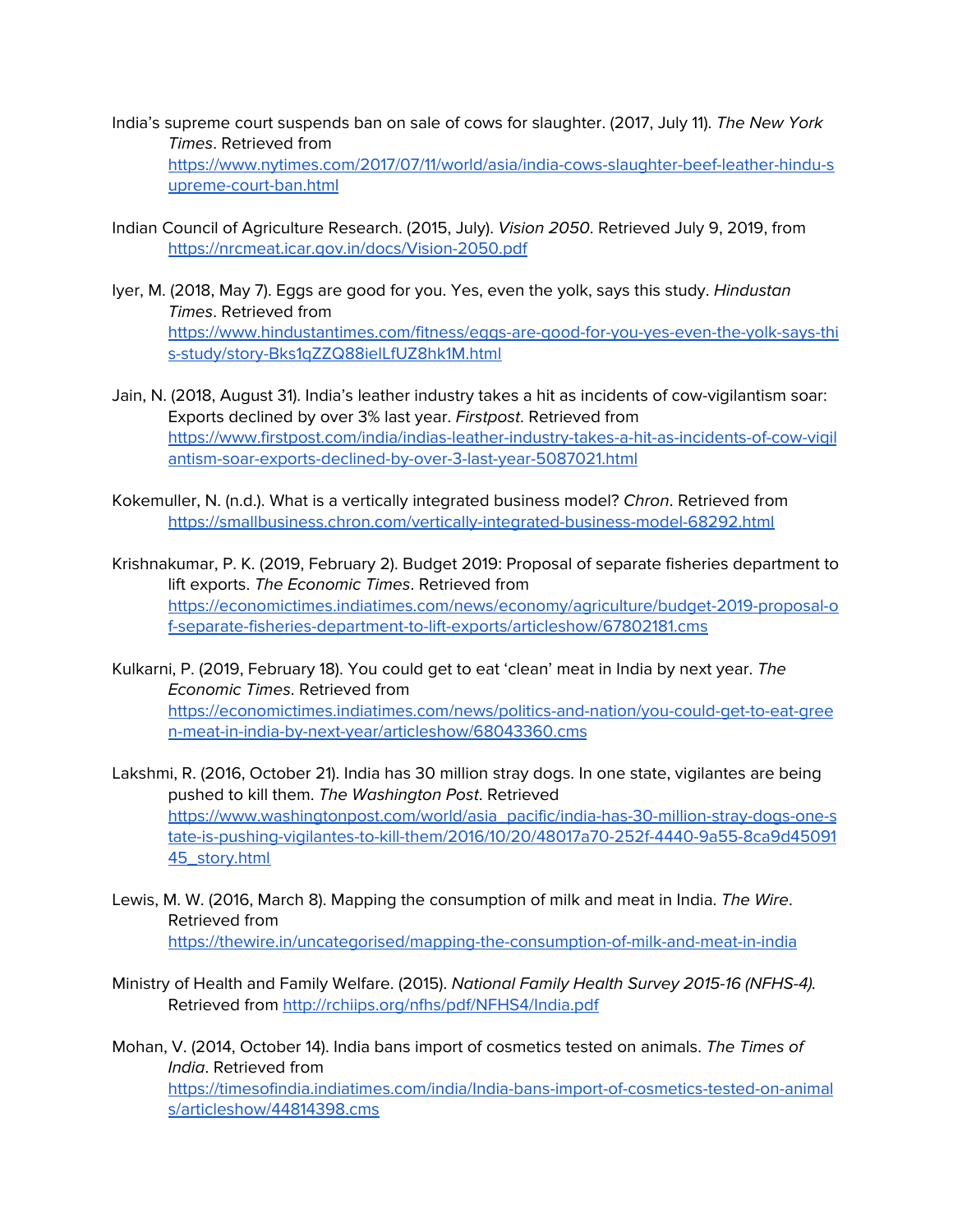Narayanan, Y. (2018). Cow protection as 'casteised speciesism': Sacralisation, politicisation, and commercialisation. South Asia: Journal of South Asian Studies, 41(2), 331–351. Retrieved from

[https://www.academia.edu/35794317/Cow\\_protection\\_as\\_casteised\\_speciesism\\_Sacralis](https://www.academia.edu/35794317/Cow_protection_as_casteised_speciesism_Sacralisation_politicisation_and_commercialisation) [ation\\_politicisation\\_and\\_commercialisation](https://www.academia.edu/35794317/Cow_protection_as_casteised_speciesism_Sacralisation_politicisation_and_commercialisation)

- Natrajan, B., & Jacob, S. (2018). 'Provincialising' vegetarianism: Putting Indian food habits in their place. Economic & Political Weekly, 53(9), 54–64. Retrieved from [https://www.researchgate.net/publication/323534804\\_'Provincialising'\\_Vegetarianism\\_Pu](https://www.researchgate.net/publication/323534804_) [tting\\_Indian\\_Food\\_Habits\\_in\\_Their\\_Place](https://www.researchgate.net/publication/323534804_)
- Open Philanthropy Project. (2017). Humane Society International/India India animal welfare reform. Retrieved July 21, 2019, from [https://www.openphilanthropy.org/focus/us-policy/farm-animal-welfare/humane-society-int](https://www.openphilanthropy.org/focus/us-policy/farm-animal-welfare/humane-society-international-india-animal-welfare-reform) [ernational-india-animal-welfare-reform](https://www.openphilanthropy.org/focus/us-policy/farm-animal-welfare/humane-society-international-india-animal-welfare-reform)
- Open Philanthropy Project. (2017). Farm Animal Welfare Newsletter: How can we improve farm animal welfare in India? Retrieved July 21, 2019, from <https://us14.campaign-archive.com/?u=66df320da8400b581cbc1b539&id=1096590fac>
- Pandey, K. (2016, January 20). India still has a high rate of malnutrition, reveals new National Health Survey. DownToEarth. Retrieved from [https://www.downtoearth.org.in/news/health/india-still-has-a-high-rate-of-malnutrition-reve](https://www.downtoearth.org.in/news/health/india-still-has-a-high-rate-of-malnutrition-reveals-new-national-health-survey-52522) [als-new-national-health-survey-52522](https://www.downtoearth.org.in/news/health/india-still-has-a-high-rate-of-malnutrition-reveals-new-national-health-survey-52522)
- PETA. (n.d.). Undercover investigation reveals horrors in India's dairy industry. Retrieved July 21, 2019, from <http://action.petaindia.com/ea-action/action?ea.campaign.id=2856&ea.client.id=111>
- PETA India. (n.d.). Eating meat harms the environment. Retrieved July 21, 2019, from <https://www.petaindia.com/issues/animals-used-for-food/environment/>
- Pew Research Center. (2016). Global uptick in government restrictions on religion in 2016: Social hostilities index. Retrieved from [http://assets.pewresearch.org/wp-content/uploads/sites/11/2018/07/19102430/Restrictions](http://assets.pewresearch.org/wp-content/uploads/sites/11/2018/07/19102430/Restrictions2018appendixB.pdf) [2018appendixB.pdf](http://assets.pewresearch.org/wp-content/uploads/sites/11/2018/07/19102430/Restrictions2018appendixB.pdf)
- Rashtriya Swayamsevak Sangh. (n.d.). In Wikipedia. Retrieved July 17, 2019, from [https://en.wikipedia.org/wiki/Rashtriya\\_Swayamsevak\\_Sangh](https://en.wikipedia.org/wiki/Rashtriya_Swayamsevak_Sangh)
- Reddy, U. S. (2019, April 25). Ahimsa mutton? India's 1st lab-meat project takes off. The Times of India. Retrieved from [https://timesofindia.indiatimes.com/india/ahimsa-mutton-indias-1st-lab-meat-project-takes](https://timesofindia.indiatimes.com/india/ahimsa-mutton-indias-1st-lab-meat-project-takes-of/articleshow/69050180.cms)[of/articleshow/69050180.cms](https://timesofindia.indiatimes.com/india/ahimsa-mutton-indias-1st-lab-meat-project-takes-of/articleshow/69050180.cms)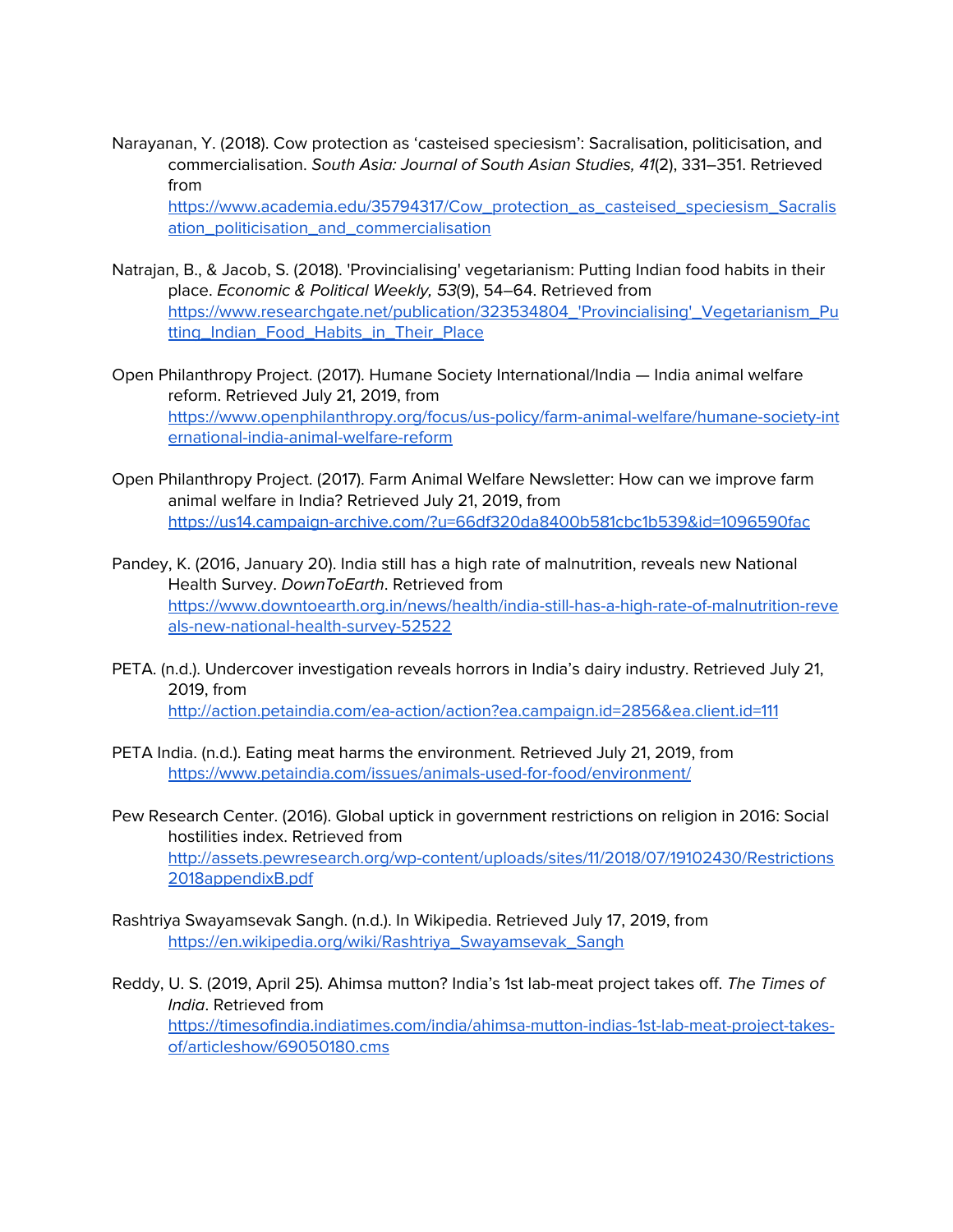Rijksdienst voor Ondernemend. (2017). Poultry sector: Opportunities and challenges in India. Retrieved from <https://www.rvo.nl/sites/default/files/2017/05/poultry-sector-in-india-2017.pdf>

- Rowland, M. P. (2017, December 17). Demand for meat Is growing rapidly in India. This could impact all of us. Forbes. Retrieved from [https://www.forbes.com/sites/michaelpellmanrowland/2017/12/17/india-meat-increase/#37f](https://www.forbes.com/sites/michaelpellmanrowland/2017/12/17/india-meat-increase/#37f55e7633b1) [55e7633b1](https://www.forbes.com/sites/michaelpellmanrowland/2017/12/17/india-meat-increase/#37f55e7633b1)
- Ruby, M. (2012). Vegetarianism. A blossoming field of study. Appetite, 58(2012), 141–150. Retrieved from [https://foodethics.univie.ac.at/fileadmin/user\\_upload/p\\_foodethik/Ruby\\_\\_Matthew\\_2012.\\_](https://foodethics.univie.ac.at/fileadmin/user_upload/p_foodethik/Ruby__Matthew_2012._Research_Review_Vegetarianism._A_blossoming_field_of_study.pdf) [Research\\_Review\\_Vegetarianism.\\_A\\_blossoming\\_field\\_of\\_study.pdf](https://foodethics.univie.ac.at/fileadmin/user_upload/p_foodethik/Ruby__Matthew_2012._Research_Review_Vegetarianism._A_blossoming_field_of_study.pdf)
- Setalvad, T. (2016, September 19). Between modernity and madness: India and the rise of beef-ban vigilantism. AlterNet. Retrieved from [https://www.alternet.org/world/india-cusp-between-modernity-and-madness-beef-ban-vigi](https://www.alternet.org/world/india-cusp-between-modernity-and-madness-beef-ban-vigilantism) **[lantism](https://www.alternet.org/world/india-cusp-between-modernity-and-madness-beef-ban-vigilantism)**
- Shah, P. (2018, July 16). Renaming Mughalsarai and Allahabad would hurt Muslims: BJP MP. The Times of India. Retrieved from [https://timesofindia.indiatimes.com/city/lucknow/renaming-mughalsarai-and-allahabad-wo](https://timesofindia.indiatimes.com/city/lucknow/renaming-mughalsarai-and-allahabad-would-hurt-muslims/articleshow/65018431.cms) [uld-hurt-muslims/articleshow/65018431.cms](https://timesofindia.indiatimes.com/city/lucknow/renaming-mughalsarai-and-allahabad-would-hurt-muslims/articleshow/65018431.cms)
- Shankar, B., Agrawal, S., Beaudreault, A. R., Avula, L., Martorell, R., Osendarp, S., & … Mclean, M. S. (2017). Dietary and nutritional change in India: implications for strategies, policies, and interventions. Annals of the New York Academy of Sciences, 1395(1), 49-59. Retrieved from <https://nyaspubs.onlinelibrary.wiley.com/doi/full/10.1111/nyas.13324>
- Slater, J. (2018, July 10). India is no longer home to the largest number of poor people in the world. Nigeria is. The Washington Post. Retrieved from [https://www.washingtonpost.com/news/worldviews/wp/2018/07/10/india-is-no-longer-hom](https://www.washingtonpost.com/news/worldviews/wp/2018/07/10/india-is-no-longer-home-to-the-largest-number-of-poor-people-in-the-world-nigeria-is/?utm_term=.8da09818ed47) [e-to-the-largest-number-of-poor-people-in-the-world-nigeria-is/](https://www.washingtonpost.com/news/worldviews/wp/2018/07/10/india-is-no-longer-home-to-the-largest-number-of-poor-people-in-the-world-nigeria-is/?utm_term=.8da09818ed47)
- Smith, R. (2018, April 18). The world's biggest economies in 2018. Retrieved July 9, 2019, from <https://www.weforum.org/agenda/2018/04/the-worlds-biggest-economies-in-2018/>
- The Good Food Institute. (2018, November 12). Why India is a priority for plant-based and clean meat innovation. Retrieved July 21, 2019, from <https://www.gfi.org/indian-markets-food-innovation>
- The World Bank. (2016, May 27). India's poverty profile. Retrieved July 21, 2019, from <https://www.worldbank.org/en/news/infographic/2016/05/27/india-s-poverty-profile>

The World Organisation for Animal Health. (2018). Aquatic Animal Health Code (21st ed.). Paris: OIE. Retrieved from [http://www.rr-africa.oie.int/docspdf/en/Codes/en\\_csaa.pdf](http://www.rr-africa.oie.int/docspdf/en/Codes/en_csaa.pdf)